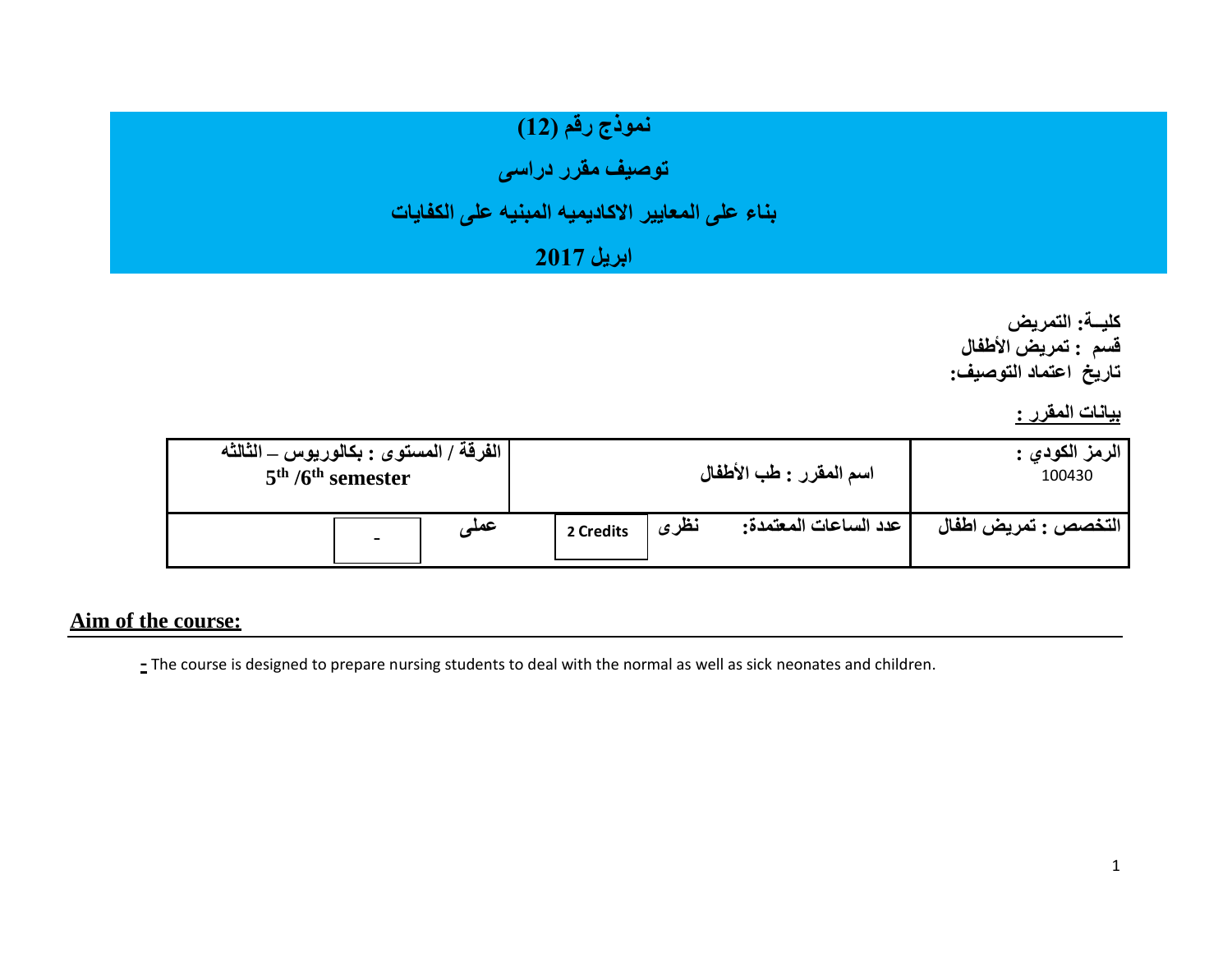| 1-2. Preventive disorders in the first two years of infant's life. |                |
|--------------------------------------------------------------------|----------------|
| (Vaccinations). (4hrs)                                             | Course Content |
| 3-4. Common problems during neonatal period. (4hrs)                |                |
| 5-Common nutritional disorders. (2hrs)                             |                |
| 6- Common diseases of respiratory system. (2hrs)                   |                |
| 7-Common diseases of cardiovascular system. (2hrs)                 |                |
| 8-Common diseases of digestive system. (2hrs)                      |                |
| 9-Common diseases of urinary system. (2hrs)                        |                |
| 10-Common diseases of endocrine system. (2hrs)                     |                |
| 11-Common blood diseases. (2hrs)                                   |                |
| 12-Common diseases of nervous system. (2hrs)                       |                |
| 13-Common infectious diseases. (2hrs)                              |                |
| 14-Common oncology disorders. (2hrs).                              |                |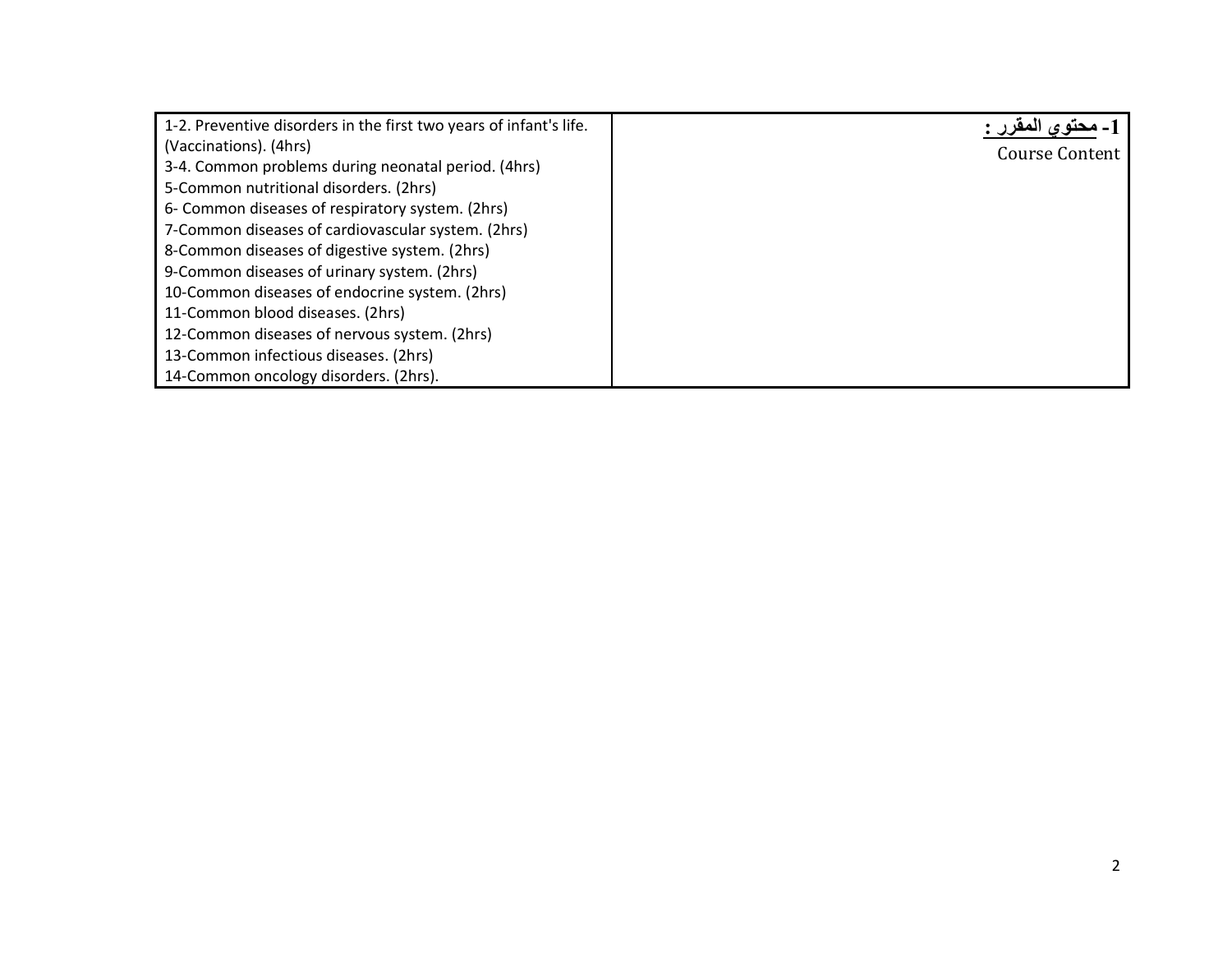|                                                                                                                                                                                                                                                                                                                                                                                                   |                                                                          | 2 <u>- طرق التقويم المس</u> تخدمه:               |  |  |  |
|---------------------------------------------------------------------------------------------------------------------------------------------------------------------------------------------------------------------------------------------------------------------------------------------------------------------------------------------------------------------------------------------------|--------------------------------------------------------------------------|--------------------------------------------------|--|--|--|
| Midterm<br>٠<br>Oral exam<br>٠<br>٠                                                                                                                                                                                                                                                                                                                                                               | Final written examination                                                | الاساليب المستخدمه: Methods used                 |  |  |  |
| <b>Assessment Schedule:</b>                                                                                                                                                                                                                                                                                                                                                                       |                                                                          |                                                  |  |  |  |
| Midterm Exam<br>٠                                                                                                                                                                                                                                                                                                                                                                                 | $7th$ week                                                               | Time<br>ب. التوقيت :                             |  |  |  |
| Oral Exam<br>п                                                                                                                                                                                                                                                                                                                                                                                    | $15th$ week                                                              |                                                  |  |  |  |
| Final written exam                                                                                                                                                                                                                                                                                                                                                                                | $16th$ week                                                              |                                                  |  |  |  |
| Midterm<br>٠<br>Oral exam<br>٠<br><b>Total</b>                                                                                                                                                                                                                                                                                                                                                    | 10%.<br>20%.<br>Final written examination<br>70%.<br>100%.               | ج.   توزيع الدرجات :<br><b>Mark Distribution</b> |  |  |  |
| <b>List of Reference</b>                                                                                                                                                                                                                                                                                                                                                                          |                                                                          | 3_ قَائِمَةَ الْكَتَبِ الدراسيةِ والمراجِع       |  |  |  |
| Marcdante J., Kliegmanm R. (2015). Nelson essentials of pediatrics. 7th ed. Philadelphia: Saunders. (Updated edition)<br>$1 -$<br>Hokenberry M., Wilsom D. (2015). Wong's nursing care of infant and children. 10th ed. St. Louis: Mosby. (Updated edition)<br>$2 -$<br>Hokenberry, M., Wilsom D.(2013). Wong's essential of pediatric nursing. 9th ed. St. Louis: Mosby. (Updated edition)<br>3- |                                                                          |                                                  |  |  |  |
|                                                                                                                                                                                                                                                                                                                                                                                                   | Abogable, M. (2020). Lecture handout.                                    | أ۔ مذکرات Course note                            |  |  |  |
|                                                                                                                                                                                                                                                                                                                                                                                                   | Madkour A. Essentials of Pediatric.22 <sup>nd</sup> ed. Alexandria: Ayad | ب۔ کتب مقتر حة                                   |  |  |  |
|                                                                                                                                                                                                                                                                                                                                                                                                   | Press; 2019. (Updated edition)                                           | <b>Recommended Books</b>                         |  |  |  |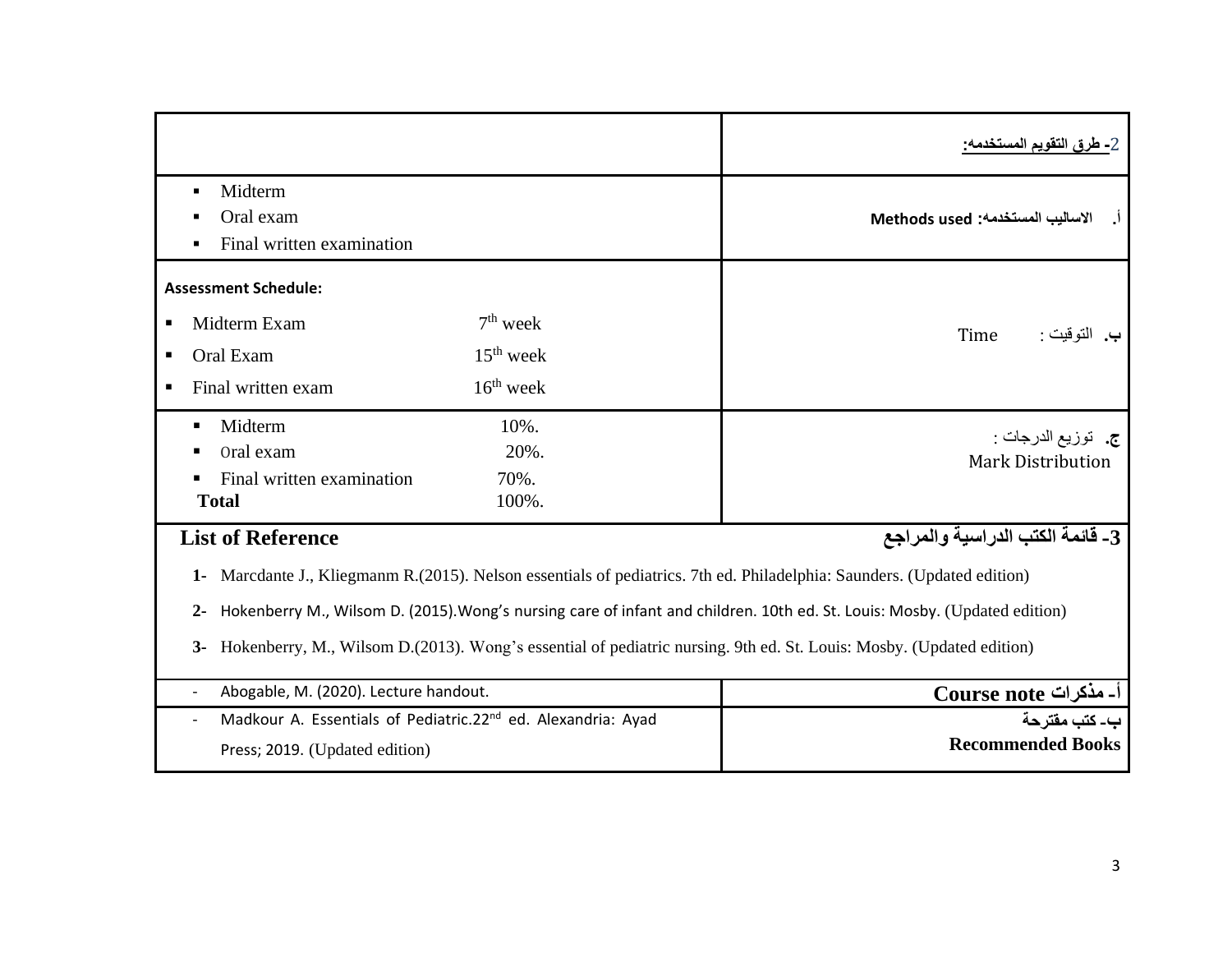#### **Course Description:**

| <b>Domain</b>                                                          | Competency                                                                                                                                                 | <b>Key elements</b>                                                                                                                                   | <b>Course</b><br>objectives                                                                                                                                                                     | <b>Course</b><br><b>Outline</b> |                                                             | <b>Teaching Methods</b>                                                                                                                            | Media used.                                                                                                                      | <b>Assessment</b><br><b>or</b><br><b>Evaluation</b>          |
|------------------------------------------------------------------------|------------------------------------------------------------------------------------------------------------------------------------------------------------|-------------------------------------------------------------------------------------------------------------------------------------------------------|-------------------------------------------------------------------------------------------------------------------------------------------------------------------------------------------------|---------------------------------|-------------------------------------------------------------|----------------------------------------------------------------------------------------------------------------------------------------------------|----------------------------------------------------------------------------------------------------------------------------------|--------------------------------------------------------------|
| Domain No 1.<br>Professional and<br>ethical practice                   | 1.1 Demonstrate<br>knowledge,<br>understanding,<br>responsibility and<br>accountability of<br>the legal<br>obligations for<br>ethical nursing<br>practice. | .1.1.1Demonstrat<br>e understanding<br>of the legislative<br>framework and<br>the role of the<br>nurse and its<br>regularity<br>function              | -Describe ethical<br>issues toward<br>nursing<br>management of<br>pediatric patients.                                                                                                           | All<br>course<br>contents.      | $\Box$<br>$\overline{\phantom{a}}$<br>$\blacksquare$        | Face to face<br>class lecture<br>Synchronize<br>online lecture.<br>Asynchronized<br>online lecture.<br>Face to face<br>/online group<br>discussion | -PowerPoint<br>presentation on<br>Microsoft plat<br>form/classroom.<br>$-$ PDF<br><b>Educational videos</b><br>Case presentation | - Mid-term<br>Exam<br>- Oral Exam<br>- Final<br>written exam |
| Domain No 2.<br>Holistic patient-<br>centered care                     | 2.1. Provide holistic<br>and evidence-based<br>nursing care in<br>different practice<br>settings                                                           | 2.1.1. Conduct<br>holistic and<br>focused bio-<br>psychosocial and<br>environmental<br>assessment of<br>health and illness<br>in diverse<br>settings. | - Describe causes<br>and assessment<br>criteria of common<br>different health<br>systems of pediatric<br>patients.<br>-Discuss the line of<br>treatment for<br>different pediatric<br>settings. | All<br>course<br>contents.      | $\sim$<br>$\frac{1}{2}$<br>$\overline{a}$<br>$\overline{a}$ | Face to face<br>class lecture<br>Synchronize<br>online lecture.<br>Asynchronized<br>online lecture.<br>Face to face<br>/online group<br>discussion | -PowerPoint<br>presentation on<br>Microsoft plat<br>form/classroom.<br>$-$ PDF<br><b>Educational videos</b><br>Case presentation | Mid-term<br>Exam<br>- Oral Exam<br>- Final<br>written exam   |
| Domain No 3.<br>Managing<br>People, work<br>environment and<br>quality | 3.2 Provide a safe<br>working environment<br>that prevents harm<br>for patients and<br>workers.                                                            | 3.2.1. Apply<br>leadership skills to<br>recognize and<br>manage risks to<br>provide safe care<br>that best meets the<br>needs and interests           | -Identify<br>preventive<br>measures for safe<br>children<br>environment.                                                                                                                        | All<br>course<br>contents.      | $\overline{a}$<br>$\Box$<br>$\blacksquare$                  | Face to face<br>class lecture<br>Synchronize<br>online lecture.<br>Asynchronized<br>online lecture.                                                | -PowerPoint<br>presentation on<br>Microsoft plat<br>form/classroom.<br>$-$ PDF<br><b>Educational</b> videos                      | - Mid-term<br>Exam<br>- Oral Exam<br>- Final<br>written exam |